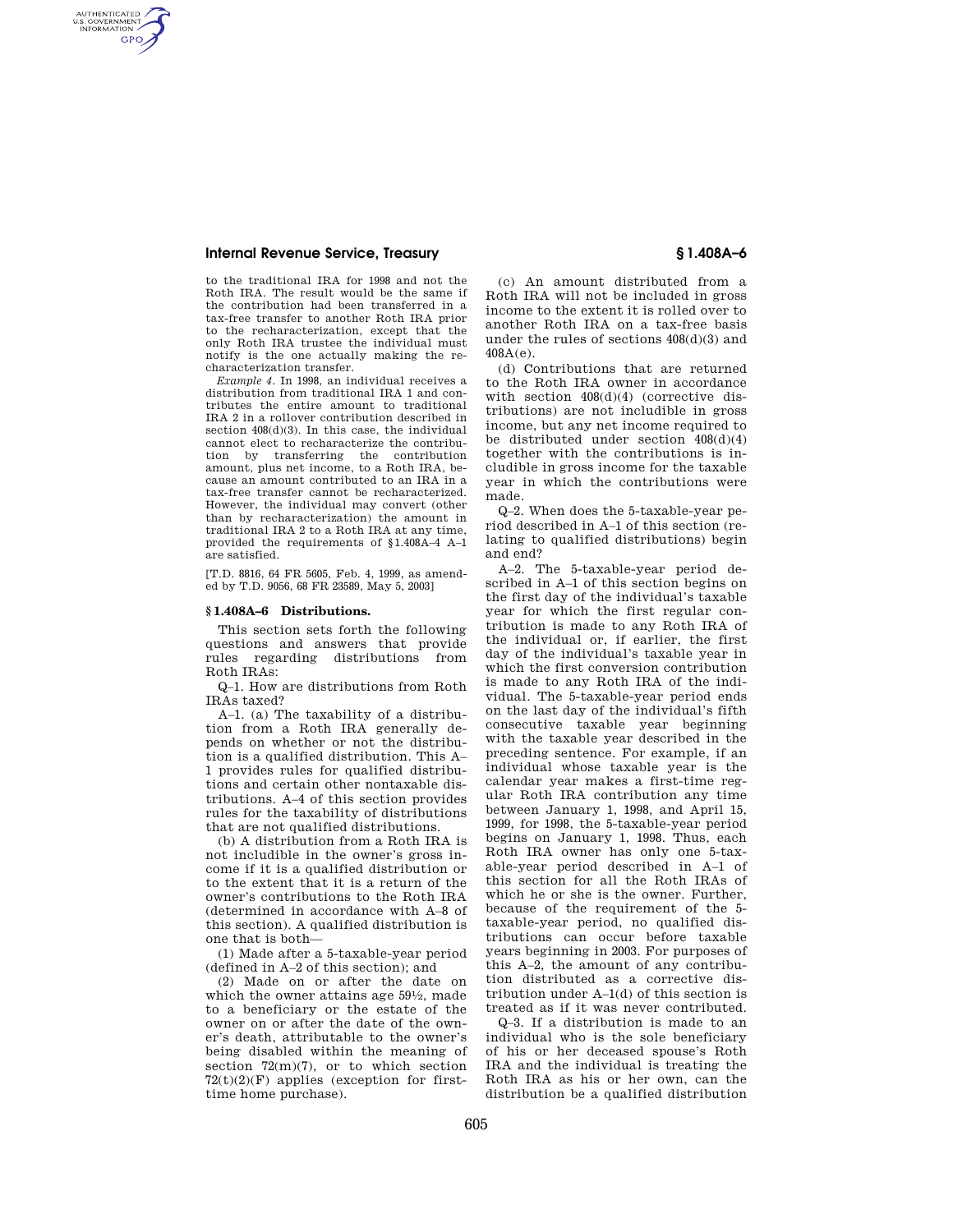based on being made to a beneficiary on or after the owner's death?

A–3. No. If a distribution is made to an individual who is the sole beneficiary of his or her deceased spouse's Roth IRA and the individual is treating the Roth IRA as his or her own, then, in accordance with §1.408A–2 A–4, the distribution is treated as coming from the individual's own Roth IRA and not the deceased spouse's Roth IRA. Therefore, for purposes of determining whether the distribution is a qualified distribution, it is not treated as made to a beneficiary on or after the owner's death.

Q–4. How is a distribution from a Roth IRA taxed if it is not a qualified distribution?

A–4. A distribution that is not a qualified distribution, and is neither contributed to another Roth IRA in a qualified rollover contribution nor constitutes a corrective distribution, is includible in the owner's gross income to the extent that the amount of the distribution, when added to the amount of all prior distributions from the owner's Roth IRAs (whether or not they were qualified distributions) and reduced by the amount of those prior distributions previously includible in gross income, exceeds the owner's contributions to all his or her Roth IRAs. For purposes of this A–4, any amount distributed as a corrective distribution is treated as if it was never contributed.

Q–5. Will the additional tax under 72(t) apply to the amount of a distribution that is not a qualified distribution?

A–5. (a) The 10-percent additional tax under section  $72(t)$  will apply (unless the distribution is excepted under section 72(t)) to any distribution from a Roth IRA includible in gross income.

(b) The 10-percent additional tax under section 72(t) also applies to a nonqualified distribution, even if it is not then includible in gross income, to the extent it is allocable to a conversion contribution, if the distribution is made within the 5-taxable-year period beginning with the first day of the individual's taxable year in which the conversion contribution was made. The 5-taxable-year period ends on the last day of the individual's fifth consecutive taxable year beginning with the

**§ 1.408A–6 26 CFR Ch. I (4–1–17 Edition)** 

taxable year described in the preceding sentence. For purposes of applying the tax, only the amount of the conversion contribution includible in gross income as a result of the conversion is taken into account. The exceptions under section 72(t) also apply to such a distribution.

(c) The 5-taxable-year period described in this A–5 for purposes of determining whether section 72(t) applies to a distribution allocable to a conversion contribution is separately determined for each conversion contribution, and need not be the same as the 5 taxable-year period used for purposes of determining whether a distribution is a qualified distribution under A–1(b) of this section. For example, if a calendar-year taxpayer who received a distribution from a traditional IRA on December 31, 1998, makes a conversion contribution by contributing the distributed amount to a Roth IRA on February 25, 1999 in a qualifying rollover contribution and makes a regular contribution for 1998 on the same date, the 5-taxable-year period for purposes of this A–5 begins on January 1, 1999, while the 5-taxable-year period for purposes of A–1(b) of this section begins on January 1, 1998.

Q–6. Is there a special rule for taxing distributions allocable to a 1998 conversion?

A–6. Yes. In the case of a distribution from a Roth IRA in 1998, 1999 or 2000 of amounts allocable to a 1998 conversion with respect to which the 4-year spread for the resultant income inclusion applies (see §1.408A–4 A–8), any income deferred as a result of the election to years after the year of the distribution is accelerated so that it is includible in gross income in the year of the distribution up to the amount of the distribution allocable to the 1998 conversion (determined under A–8 of this section). This amount is in addition to the amount otherwise includible in the owner's gross income for that taxable year as a result of the conversion. However, this rule will not require the inclusion of any amount to the extent it exceeds the total amount of income required to be included over the 4-year period. The acceleration of income inclusion described in this A–6 applies in the case of a surviving spouse who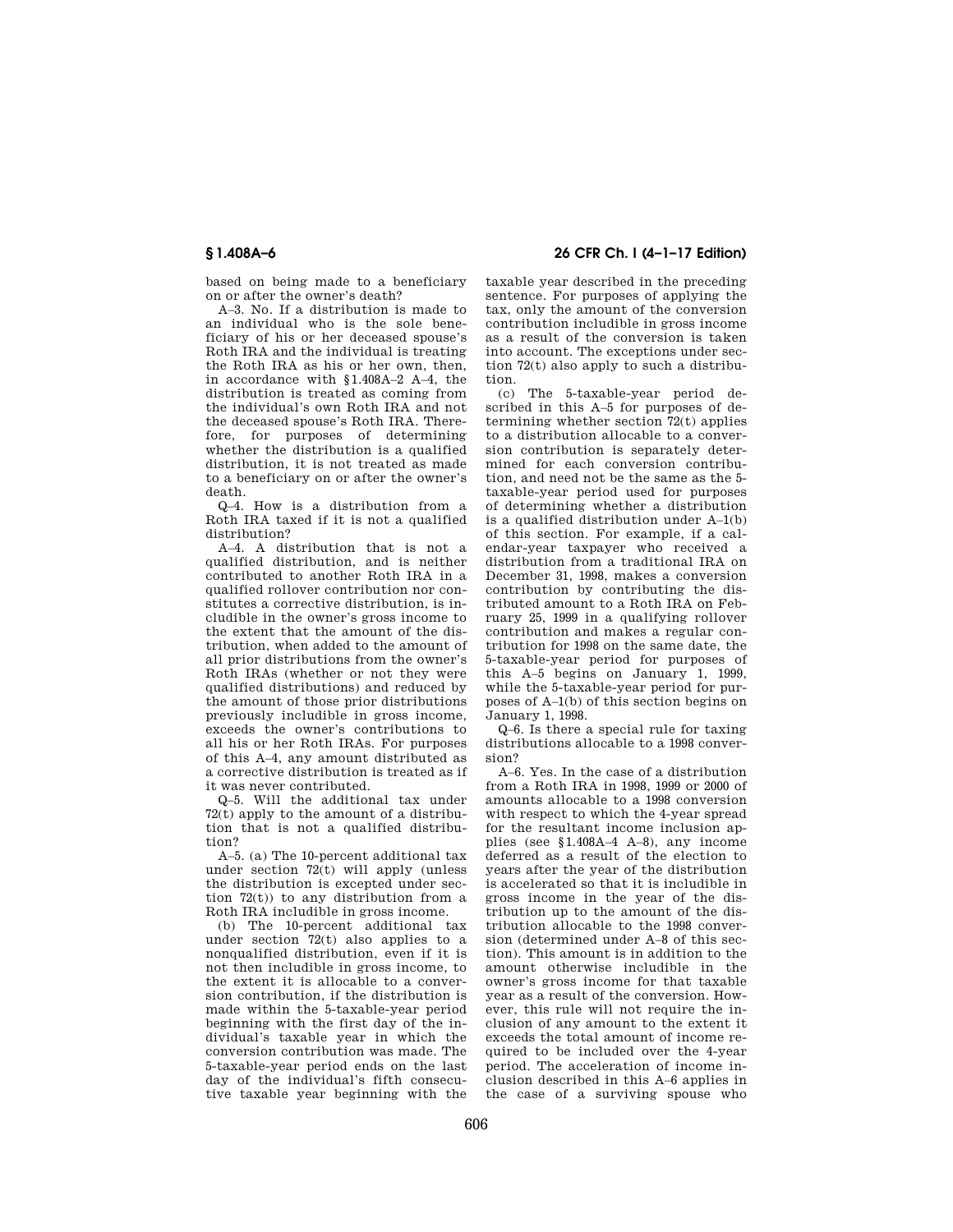elects to continue the 4-year spread in accordance with §1.408A–4 A–11(b).

Q–7. Is the 5-taxable-year period described in A–1 of this section redetermined when a Roth IRA owner dies?

A–7. (a) No. The beginning of the 5 taxable-year period described in A–1 of this section is not redetermined when the Roth IRA owner dies. Thus, in determining the 5-taxable-year period, the period the Roth IRA is held in the name of a beneficiary, or in the name of a surviving spouse who treats the decedent's Roth IRA as his or her own, includes the period it was held by the decedent.

(b) The 5-taxable-year period for a Roth IRA held by an individual as a beneficiary of a deceased Roth IRA owner is determined independently of the 5-taxable-year period for the beneficiary's own Roth IRA. However, if a surviving spouse treats the Roth IRA as his or her own, the 5-taxable-year period with respect to any of the surviving spouse's Roth IRAs (including the one that the surviving spouse treats as his or her own) ends at the earlier of the end of either the 5-taxable-year period for the decedent or the 5-taxable-year period applicable to the spouse's own Roth IRAs.

Q–8. How is it determined whether an amount distributed from a Roth IRA is allocated to regular contributions, conversion contributions, or earnings?

A–8. (a) Any amount distributed from an individual's Roth IRA is treated as made in the following order (determined as of the end of a taxable year and exhausting each category before moving to the following category)—

(1) From regular contributions;

(2) From conversion contributions, on a first-in-first-out basis; and

(3) From earnings.

(b) To the extent a distribution is treated as made from a particular conversion contribution, it is treated as made first from the portion, if any, that was includible in gross income as a result of the conversion.

Q–9. Are there special rules for determining the source of distributions under A–8 of this section?

A–9. Yes. For purposes of determining the source of distributions, the following rules apply:

(a) All distributions from all an individual's Roth IRAs made during a taxable year are aggregated.

(b) All regular contributions made for the same taxable year to all the individual's Roth IRAs are aggregated and added to the undistributed total regular contributions for prior taxable years. Regular contributions for a taxable year include contributions made in the following taxable year that are identified as made for the taxable year in accordance with §1.408A–3 A–2. For example, a regular contribution made in 1999 for 1998 is aggregated with the contributions made in 1998 for 1998.

(c) All conversion contributions received during the same taxable year by all the individual's Roth IRAs are aggregated. Notwithstanding the preceding sentence, all conversion contributions made by an individual during 1999 that were distributed from a traditional IRA in 1998 and with respect to which the 4-year spread applies are treated for purposes of A–8(b) of this section as contributed to the individual's Roth IRAs prior to any other conversion contributions made by the individual during 1999.

(d) A distribution from an individual's Roth IRA that is rolled over to another Roth IRA of the individual in accordance with section 408A(e) is disregarded for purposes of determining the amount of both contributions and distributions.

(e) Any amount distributed as a corrective distribution (including net income), as described in A–1(d) of this section, is disregarded in determining the amount of contributions, earnings, and distributions.

(f) If an individual recharacterizes a contribution made to a traditional IRA (FIRST IRA) by transferring the contribution to a Roth IRA (SECOND IRA) in accordance with §1.408A–5, then, pursuant to §1.408A–5 A–3, the contribution to the Roth IRA is taken into account for the same taxable year for which it would have been taken into account if the contribution had originally been made to the Roth IRA and had never been contributed to the traditional IRA. Thus, the contribution to the Roth IRA is treated as contributed to the Roth IRA on the same date and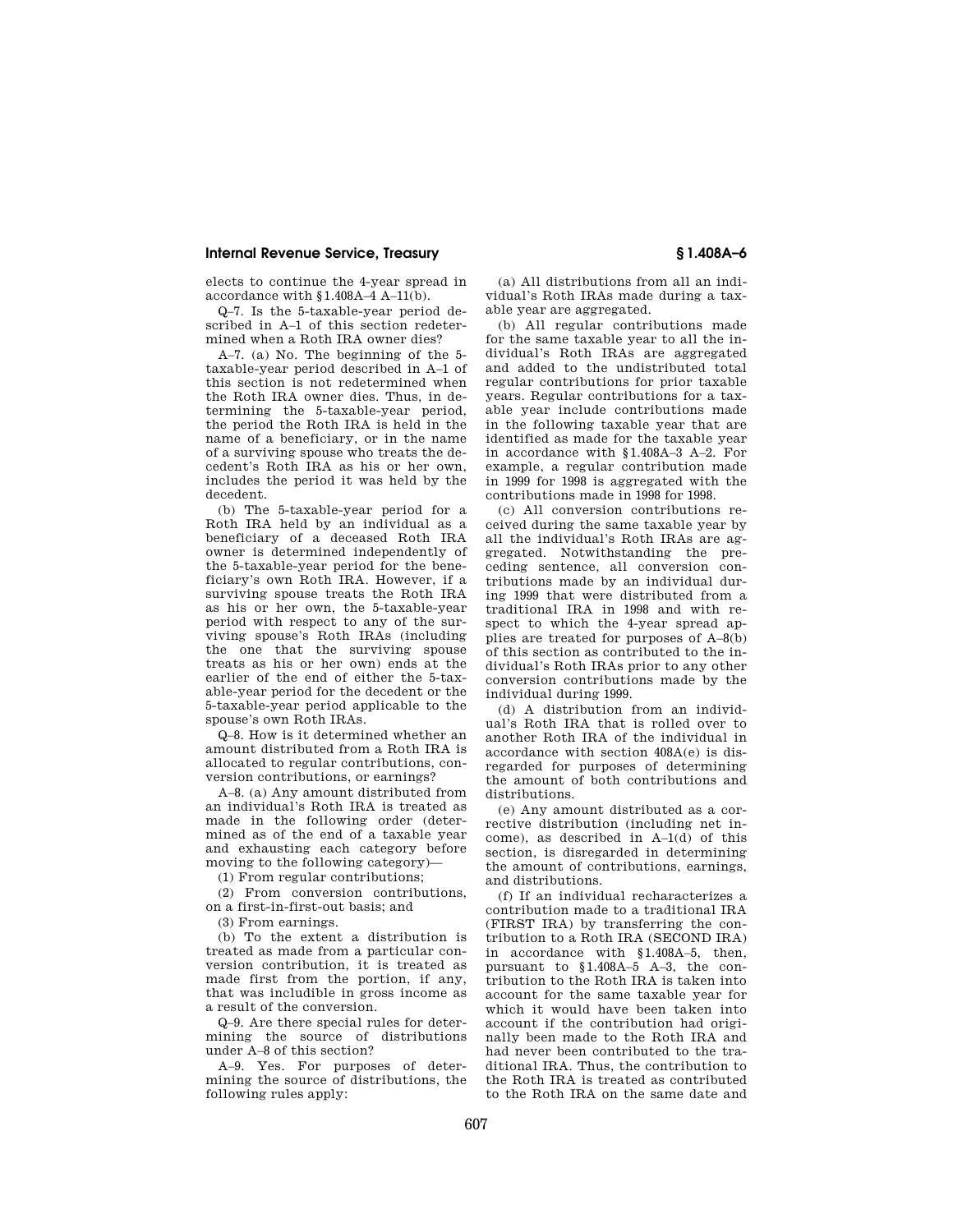for the same taxable year that the contribution was made to the traditional IRA.

(g) If an individual recharacterizes a regular or conversion contribution made to a Roth IRA (FIRST IRA) by transferring the contribution to a traditional IRA (SECOND IRA) in accordance with §1.408A–5, then pursuant to §1.408A–5 A–3, the contribution to the Roth IRA and the recharacterizing transfer are disregarded in determining the amount of both contributions and distributions for the taxable year with respect to which the original contribution was made to the Roth IRA.

(h) Pursuant to §1.408A–5 A–3, the effect of income or loss (determined in accordance with §1.408A–5 A–2) occurring after the contribution to the FIRST IRA is disregarded in determining the amounts described in paragraphs (f) and (g) of this A–9. Thus, for purposes of paragraphs (f) and (g), the amount of the contribution is determined based on the original contribution.

Q–10. Are there examples to illustrate the ordering rules described in A–8 and A–9 of this section?

A–10. Yes. The following examples illustrate these ordering rules:

*Example 1.* In 1998, individual B converts \$80,000 in his traditional IRA to a Roth IRA. B has a basis of \$20,000 in the conversion amount and so must include the remaining \$60,000 in gross income. He decides to spread the \$60,000 income by including \$15,000 in each of the 4 years 1998–2001, under the rules of §1.408A–4 A–8. B also makes a regular contribution of \$2,000 in 1998. If a distribution of \$2,000 is made to B anytime in 1998, it will be treated as made entirely from the regular contributions, so there will be no Federal income tax consequences as a result of the distribution.

*Example 2.* The facts are the same as in *Example 1,* except that the distribution made in 1998 is \$5,000. The distribution is treated as made from \$2,000 of regular contributions and \$3,000 of conversion contributions that were includible in gross income. As a result, B must include \$18,000 in gross income for 1998: \$3,000 as a result of the acceleration of amounts that otherwise would have been included in later years under the 4-year-spread rule and \$15,000 includible under the regular 4-year-spread rule. In addition, because the \$3,000 is allocable to a conversion made within the previous 5 taxable years, the 10-percent additional tax under section 72(t) would apply to this \$3,000 distribution for 1998, un-

## **§ 1.408A–6 26 CFR Ch. I (4–1–17 Edition)**

less an exception applies. Under the 4-yearspread rule, B would now include in gross income \$15,000 for 1999 and 2000, but only \$12,000 for 2001, because of the accelerated inclusion of the \$3,000 distribution.

*Example 3.* The facts are the same as in *Example 1,* except that B makes an additional \$2,000 regular contribution in 1999 and he does not take a distribution in 1998. In 1999, the entire balance in the account, \$90,000 (\$84,000 of contributions and \$6,000 of earnings), is distributed to B. The distribution is treated as made from \$4,000 of regular contributions, \$60,000 of conversion contributions that were includible in gross income, \$20,000 of conversion contributions that were not includible in gross income, and \$6,000 of earnings. Because a distribution has been made within the 4-year-spread period, B must accelerate the income inclusion under the 4-year-spread rule and must include in gross income the \$45,000 remaining under the 4-year-spread rule in addition to the \$6,000 of earnings. Because \$60,000 of the distribution is allocable to a conversion made within the previous 5 taxable years, it is subject to the 10-percent additional tax under section 72(t) as if it were includible in gross income for 1999, unless an exception applies. The \$6,000 allocable to earnings would be subject to the tax under section  $72(t)$ , unless an exception applies. Under the 4-year-spread rule, no amount would be includible in gross income for 2000 or 2001 because the entire amount of the conversion that was includible in gross income has already been included.

*Example 4.* The facts are the same as in *Example 1,* except that B also makes a \$2,000 regular contribution in each year 1999 through 2002 and he does not take a distribution in 1998. A distribution of \$85,000 is made to B in 2002. The distribution is treated as made from the \$10,000 of regular contributions (the total regular contributions made in the years 1998–2002), \$60,000 of conversion contributions that were includible in gross income, and \$15,000 of conversion contributions that were not includible in gross income. As a result, no amount of the distribution is includible in gross income; however, because the distribution is allocable to a conversion made within the previous 5 years, the \$60,000 is subject to the 10-percent additional tax under section 72(t) as if it were includible in gross income for 2002, unless an exception applies.

*Example 5.* The facts are the same as in *Example 4,* except no distribution occurs in 2002. In 2003, the entire balance in the account, \$170,000 (\$90,000 of contributions and \$80,000 of earnings), is distributed to B. The distribution is treated as made from \$10,000 of regular contributions, \$60,000 of conversion contributions that were includible in gross income, \$20,000 of conversion contributions that were not includible in gross income, and \$80,000 of earnings. As a result, for 2003, B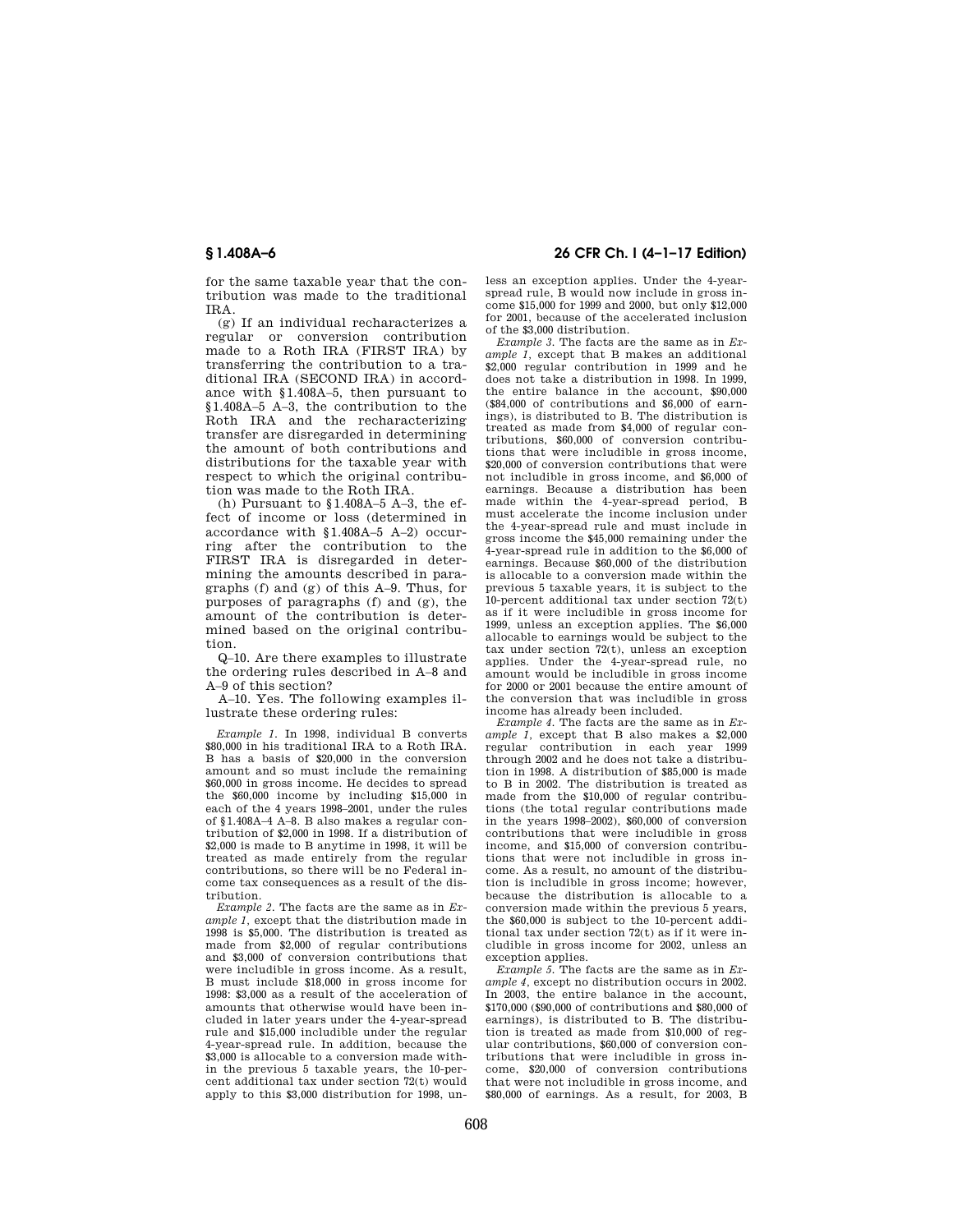must include in gross income the \$80,000 allocable to earnings, unless the distribution is a qualified distribution; and if it is not a qualified distribution, the \$80,000 would be subject to the 10-percent additional tax under section 72(t), unless an exception applies.

*Example 6.* Individual C converts \$20,000 to a Roth IRA in 1998 and \$15,000 (in which amount C had a basis of \$2,000) to another Roth IRA in 1999. No other contributions are made. In 2003, a \$30,000 distribution, that is not a qualified distribution, is made to C. The distribution is treated as made from \$20,000 of the 1998 conversion contribution and \$10,000 of the 1999 conversion contribution that was includible in gross income. As a result, for 2003, no amount is includible in gross income; however, because \$10,000 is allocable to a conversion contribution made within the previous 5 taxable years, that amount is subject to the 10-percent additional tax under section  $72(t)$  as if the amount were includible in gross income for 2003, unless an exception applies. The result would be the same whichever of C's Roth IRAs made the distribution.

*Example 7.* The facts are the same as in *Example 6,* except that the distribution is a qualified distribution. The result is the same as in Example 6, except that no amount would be subject to the 10-percent additional tax under section  $72(t)$ , because, to be a qualified distribution, the distribution must be made on or after the date on which the owner attains age 591⁄2, made to a beneficiary or the estate of the owner on or after the date of the owner's death, attributable to the owner's being disabled within the meaning of section 72(m)(7), or to which section  $72(t)(2)(F)$  applies (exception for a first-time home purchase). Under section 72(t)(2), each of these conditions is also an exception to the tax under section 72(t).

*Example 8.* Individual D makes a \$2,000 regular contribution to a traditional IRA on January 1, 1999, for 1998. On April 15, 1999, when the \$2,000 has increased to \$2,500, D recharacterizes the contribution by transferring the \$2,500 to a Roth IRA (pursuant to §1.408A–5 A–1). In this case, D's regular contribution to the Roth IRA for 1998 is \$2,000. The \$500 of earnings is not treated as a contribution to the Roth IRA. The results would be the same if the \$2,000 had decreased to \$1,500 prior to the recharacterization.

*Example 9.* In December 1998, individual E receives a distribution from his traditional IRA of \$300,000 and in January 1999 he contributes the \$300,000 to a Roth IRA as a conversion contribution. In April 1999, when the \$300,000 has increased to \$350,000, E recharacterizes the conversion contribution by transferring the \$350,000 to a traditional IRA. In this case, E's conversion contribution for 1998 is \$0, because the \$300,000 conversion contribution and the earnings of \$50,000 are disregarded. The results would be the same if

the \$300,000 had decreased to \$250,000 prior to the recharacterization. Further, since the conversion is disregarded, the \$300,000 is not includible in gross income in 1998.

Q–11. If the owner of a Roth IRA dies prior to the end of the 5-taxable-year period described in A–1 of this section (relating to qualified distributions) or prior to the end of the 5-taxable-year period described in A–5 of this section (relating to conversions), how are different types of contributions in the Roth IRA allocated to multiple beneficiaries?

A–11. Each type of contribution is allocated to each beneficiary on a prorata basis. Thus, for example, if a Roth IRA owner dies in 1999, when the Roth IRA contains a regular contribution of \$2,000, a conversion contribution of \$6,000 and earnings of \$1,000, and the owner leaves his Roth IRA equally to four children, each child will receive one quarter of each type of contribution. Pursuant to the ordering rules in A–8 of this section, an immediate distribution of \$2,000 to one of the children will be deemed to consist of \$500 of regular contributions and \$1,500 of conversion contributions. A beneficiary's inherited Roth IRA may not be aggregated with any other Roth IRA maintained by such beneficiary (except for other Roth IRAs the beneficiary inherited from the same decedent), unless the beneficiary, as the spouse of the decedent and sole beneficiary of the Roth IRA, elects to treat the Roth IRA as his or her own (see A–7 and A–14 of this section).

Q–12. How do the withholding rules under section 3405 apply to Roth IRAs?

A–12. Distributions from a Roth IRA are distributions from an individual retirement plan for purposes of section 3405 and thus are designated distributions unless one of the exceptions in section 3405(e)(1) applies. Pursuant to section 3405(a) and (b), nonperiodic distributions from a Roth IRA are subject to 10-percent withholding by the payor and periodic payments are subject to withholding as if the payments were wages. However, an individual can elect to have no amount withheld in accordance with section  $3405(a)(2)$  and  $(h)(2)$ .

Q–13. Do the withholding rules under section 3405 apply to conversions?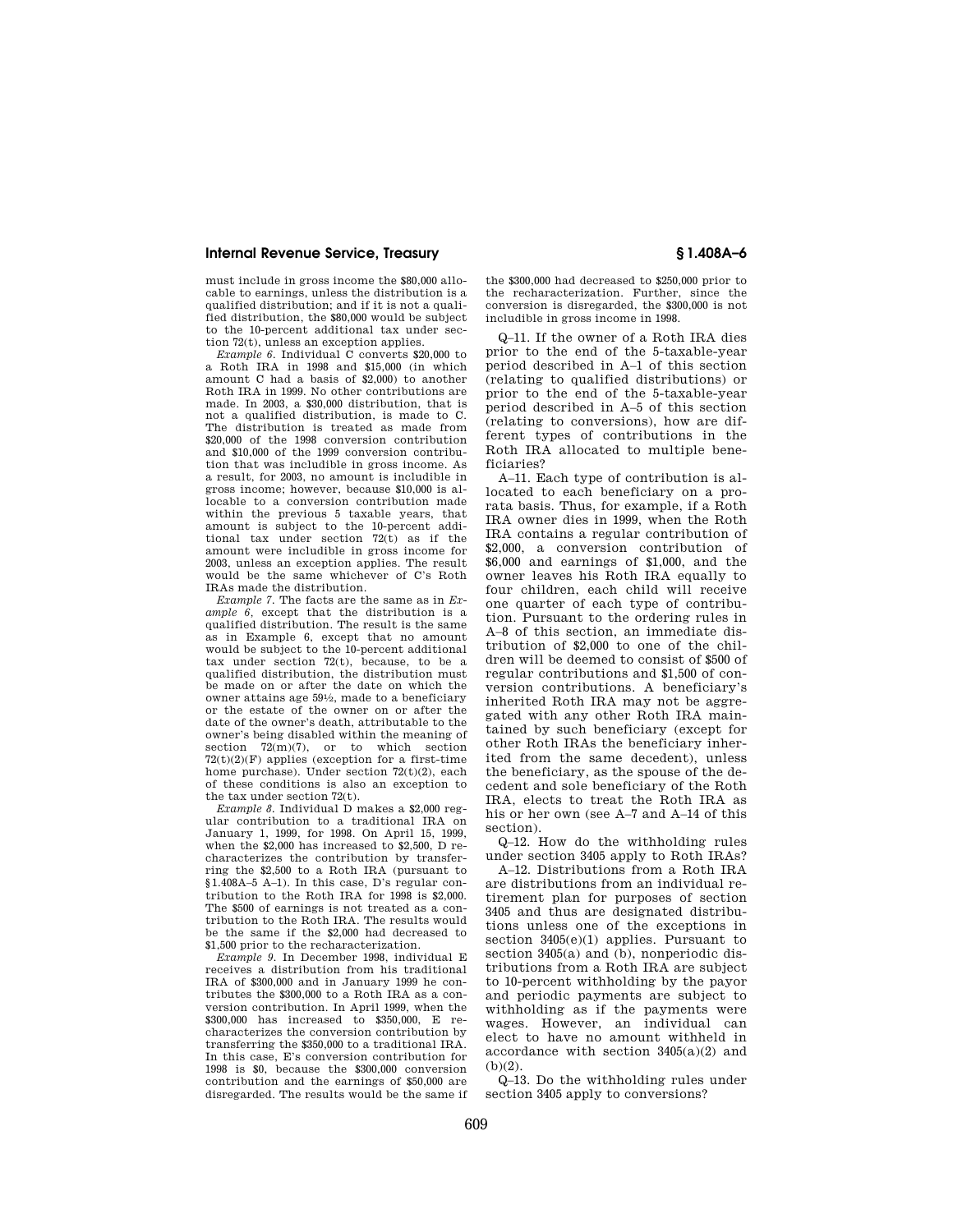A–13. Yes. A conversion by any method described in §1.408A–4 A–1 is considered a designated distribution subject to section 3405. However, a conversion occurring in 1998 by means of a trusteeto-trustee transfer of an amount from a traditional IRA to a Roth IRA established with the same or a different trustee is not required to be treated as a designated distribution for purposes of section 3405. Consequently, no withholding is required with respect to such a conversion (without regard to whether or not the individual elected to have no withholding).

Q–14. What minimum distribution rules apply to a Roth IRA?

A–14. (a) No minimum distributions are required to be made from a Roth IRA under section  $408(a)(6)$  and  $(b)(3)$ (which generally incorporate the provisions of section  $401(a)(9)$  while the owner is alive. The post-death minimum distribution rules under section 401(a)(9)(B) that apply to traditional IRAs, with the exception of the atleast-as-rapidly rule described in section  $401(a)(9)(B)(i)$ , also apply to Roth IRAs.

(b) The minimum distribution rules apply to the Roth IRA as though the Roth IRA owner died before his or her required beginning date. Thus, generally, the entire interest in the Roth IRA must be distributed by the end of the fifth calendar year after the year of the owner's death unless the interest is payable to a designated beneficiary over a period not greater than that beneficiary's life expectancy and distribution commences before the end of the calendar year following the year of death. If the sole beneficiary is the decedent's spouse, such spouse may delay distributions until the decedent would have attained age 701⁄2 or may treat the Roth IRA as his or her own.

(c) Distributions to a beneficiary that are not qualified distributions will be includible in the beneficiary's gross income according to the rules in A–4 of this section.

(d) The special rules in A–3 of §1.401(a)(9)–5 and A–12 of §1.408–8 for a qualifying longevity annuity contract (QLAC), defined in A–17 of §1.401(a)(9)– 6, do not apply to a Roth IRA.

# **§ 1.408A–6 26 CFR Ch. I (4–1–17 Edition)**

 $Q-15$ . Does section  $401(a)(9)$  apply separately to Roth IRAs and individual retirement plans that are not Roth IRAs?

A–15. Yes. An individual required to receive minimum distributions from his or her own traditional or SIMPLE IRA cannot choose to take the amount of the minimum distributions from any Roth IRA. Similarly, an individual required to receive minimum distributions from a Roth IRA cannot choose to take the amount of the minimum distributions from a traditional or SIMPLE IRA. In addition, an individual required to receive minimum distributions as a beneficiary under a Roth IRA can only satisfy the minimum distributions for one Roth IRA by distributing from another Roth IRA if the Roth IRAs were inherited from the same decedent.

Q–16. How is the basis of property distributed from a Roth IRA determined for purposes of a subsequent disposition?

A–16. The basis of property distributed from a Roth IRA is its fair market value (FMV) on the date of distribution, whether or not the distribution is a qualified distribution. Thus, for example, if a distribution consists of a share of stock in XYZ Corp. with an FMV of \$40.00 on the date of distribution, for purposes of determining gain or loss on the subsequent sale of the share of XYZ Corp. stock, it has a basis of \$40.00.

Q–17. What is the effect of distributing an amount from a Roth IRA and contributing it to another type of retirement plan other than a Roth IRA?

A–17. Any amount distributed from a Roth IRA and contributed to another type of retirement plan (other than a Roth IRA) is treated as a distribution from the Roth IRA that is neither a rollover contribution for purposes of section 408(d)(3) nor a qualified rollover contribution within the meaning of section 408A(e) to the other type of retirement plan. This treatment also applies to any amount transferred from a Roth IRA to any other type of retirement plan unless the transfer is a recharacterization described in §1.408A–5.

Q–18. Can an amount be transferred directly from an education IRA to a